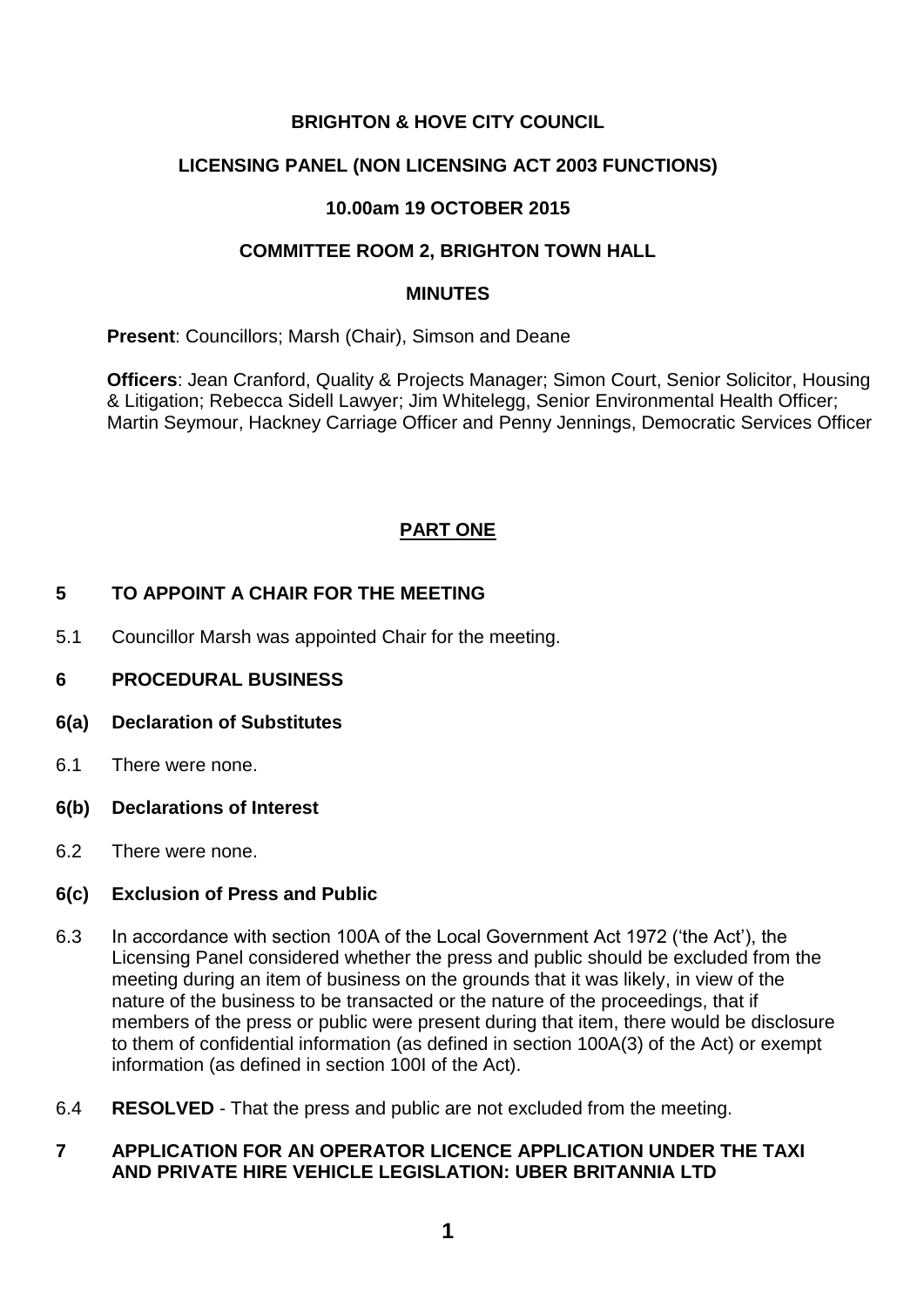- 7.1 The Committee considered a report of the Director of Public Health requesting that they determine an application received from UBER Britannia Ltd for an Operator's Licence under the Taxi and Private Hire Vehicle (PHV) legislation of the Town Police Clauses Act 1847 (the 1847 Act) and the Local Government (Miscellaneous Provisions) Act 1976 (the 1976 Act).
- 7.2 The Chair, Councillor Marsh welcomed those who were in attendance and explained the process which would be followed, with each party being permitted to speak according to the order in which their representation appeared in the circulated paperwork. The Chair went on to explain that various parties had indicated that they wished to film the proceedings, she was happy to permit that this provided this did not impede the business of the meeting. Each of the parties intending to film were asked to identify themselves. Throughout the course of the meeting those filming did change and on each occasion they were asked to identify themselves. The Chair explained that the anonymous representations received (pages 15,16) would be disregarded by the Panel, all of the other representations would be considered by the Panel when they were making their decision, as would information received that day, questions asked and responses given would also be taken account of by the Panel when they made their final deliberations. The Chair, Councillor Marsh, confirmed that all who had made representations and wished to speak would have the opportunity to do so. When all representations had been heard and all parties had made their final submissions the Panel would retire to consider their decision. Councillor Marsh went on to explain that the decision would not announced that day, however, all parties would be notified of their decision as soon as it was practicable to do so.
- 7.3 Each of the Panel Members and the officers in attendance having introduced themselves, each of those who had made representations and wished to speak introduced themselves. Mr David Wilson was in attendance on behalf of CAUTION (Campaign Against Unlawful Taxis in our Nation. Mr John Streeter was in attendance on behalf of the Brighton and Hove licensed Hackney Carriage taxi trade and Brighton & Hove Streamline Ltd. Councillor Mary Mears was in attendance to speak to her letters of objection in her capacity as a senior ward councillor who had knowledge of the licensed taxi trade in Brighton & Hove. Mr Martin Walker was in attendance in his capacity as the Operational Manager of Star Cars and Coaches based in Birmingham. Mr Matthew Wilson, Legal Director, Mr Andrew Byrne, Head of Public Policy and Mr Max Lines, General Manager were in attendance on behalf of UBER UK. Each of those present who had made representations and would be speaking to them identified the page(s) in the circulated papers at which their representations appeared.
- 7.4 The Chair reiterated that the two anonymous (an therefore invalid) representations would be disregarded by the Panel and would not be included in their considerations.

## **Officer Presentation**

7.5 The Quality and Projects Manager, Jean Cranford gave a presentation in respect of the application which had been placed before the Panel. This application was for a new operators licence under the Taxi and Private Hire Vehicle (PHV) legislation: the Town Police Clauses Act 1847 (the 1847 Act) and the Local Government (Miscellaneous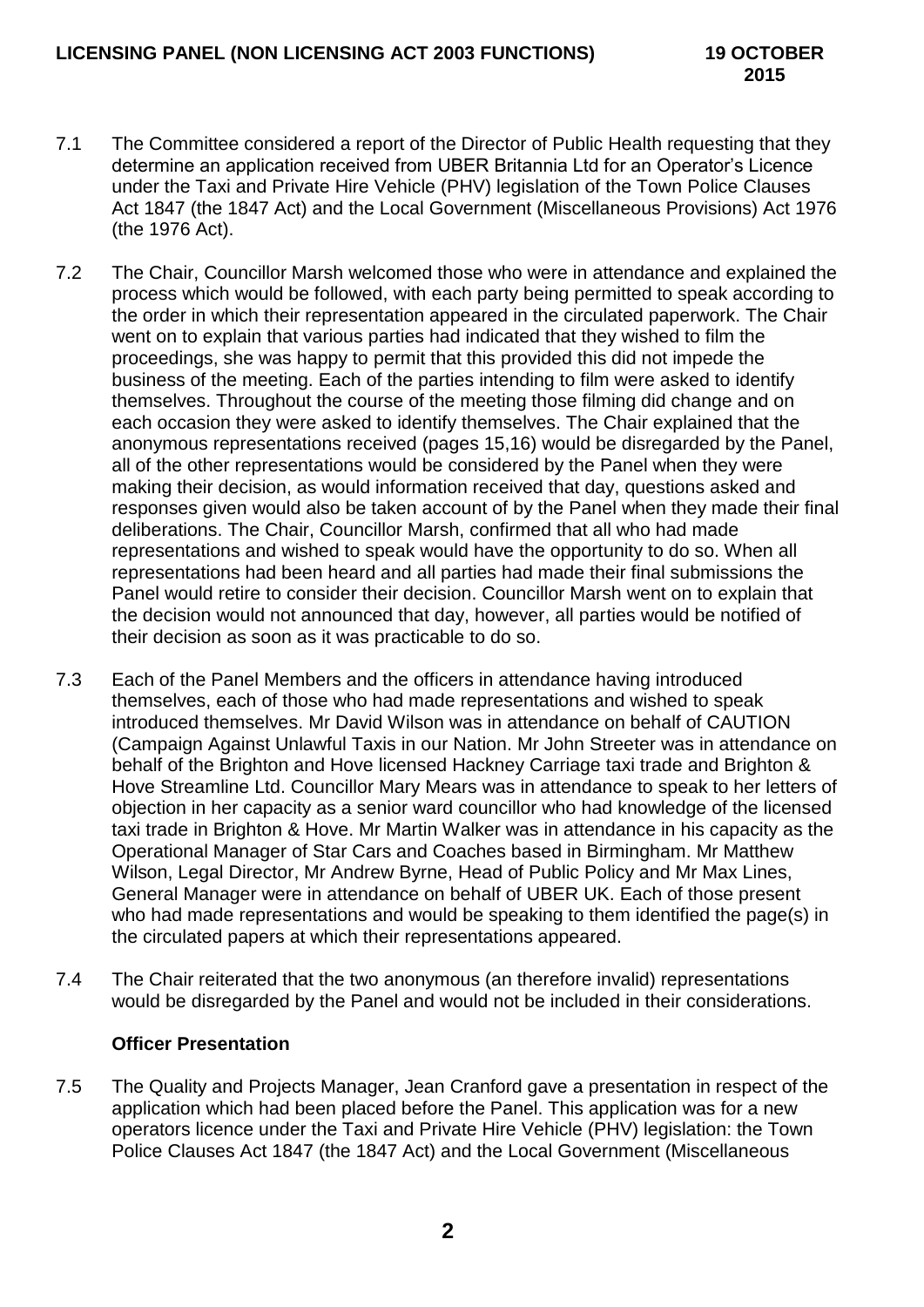Provisions) Act 1976 (the 1976 Act). This was new and emerging technology and officers had no previous experience of such an application.

- 7.6 It was noted that Section 80 of the Local Government (Miscellaneous Provisions) Act 1976 (the 1976 Act) defined the terms "operate" and "operator licence". "Operate meant in the course of business to make provision for the invitation or acceptance of bookings for a private hire vehicle". "Operator's licence" meant a licence under Section 55 of the 1976 Act. Section 46(1)(d) made it clear that anyone acting as an operator must have an operators licence: "(d) no person shall in a controlled district operate any vehicle as a private hire vehicle without having a current licence under S55 of this Act" and a local authority cannot grant a licence (s55(1)) "unless they are satisfied that the applicant is a fit and proper person to hold an operator's licence". So, in simple terms, a private hire operator is the person who takes a booking for a private hire vehicle and then dispatches a PHV driven by a licenced private hire driver (PHD) to fulfil that booking. All three licences (PHO, PHV and PHD) must have been granted by the same authority.
- 7.7 Taxi and Private Hire Licensing (PHV) was not an area where there was much scope for self-regulation, although PVH operators had a key role in ensuring that the drivers they employed were fit and proper persons, as well as appropriately trained. That role went far beyond simply taking bookings and despatching vehicles. In the course of making and despatching a vehicle, the Private Hire Operator (PHO) would obtain significant amounts of personal information, for example it could be apparent when a holiday was being taken, which in dishonest hands could be valuable information. It was vital therefore that PHO's were as trustworthy and reliable as a driver, notwithstanding their slightly remote role.
- 7.8 The Quality and Projects Manager went on to explain how the local licensing authority satisfied itself as to "fitness and propriety". It had been suggested that the working test of fitness and propriety for PHOs would be "would I be comfortable providing sensitive information such as holiday plans, movements of my family or other information to this person, and feel safe in the knowledge that such information will not be used or passed on for criminal or unacceptable purposes?"
- 7.9 A licence was granted on the basis of a PHO being judged to be a fit and proper person but there was no overt mechanism to consider the suitability of those working for them. However, there was no reason why a condition could not be imposed (as was the case in Brighton and Hove) to ensure that a PHO undertook checks (for example enhanced DBS checks and training) on those they employed/used within their company to satisfy themselves that they were fit and proper to undertake that task. Any failure on the part of the PHO would have serious implications on their own deemed fitness and propriety. This responsibility was particularly important in the context of the Deregulation Bill whereby operators would be able to seek to pass on a booking, although the first operator would always retain overall responsibility for its fulfilment. Brighton and Hove City Council intended to enhance this responsibility by placing conditions on an operator's licence requiring them to set out how they would handle sub- contracting and ensure consumer protection.
- 7.10 All hackney carriage and private hire vehicles in Brighton and Hove were fitted with CCTV cameras to protect public safety, this might not be the case in vehicles licensed in neighbouring authorities. Licensing authorities had responsibility for ensuring that the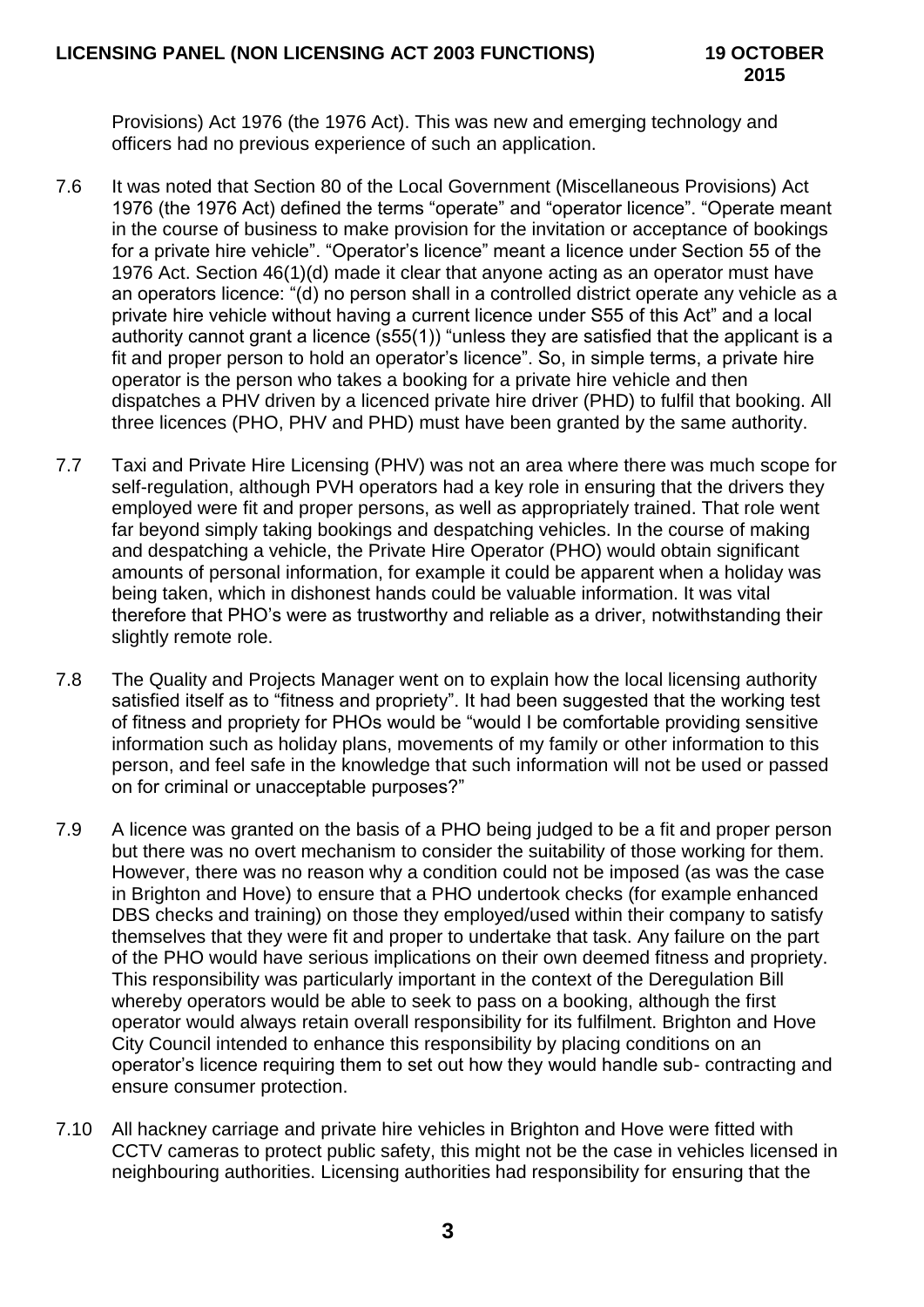public travelled in safe well maintained vehicles driven by competent drivers, as well as providing a fair and reasonable service for the taxi PVH trade. There were no statutory timescales or performances measures for taxi PHV licensing unlike some other licensing regimes. Although it was not a statutory requirement, all private hire vehicles in Brighton and Hove were fitted with a meter and the fares were regulated in line with fares charged by hackney carriages. Consumers were protected as fares were advertised and predictable, it was understood Uber did not use this method.

7.11 The Significant Unmet Demand survey for 2015 had sought details regarding the proportion of wheelchair accessible vehicles WAVs. The present WAV proportions had increased year on year over the previous 3-5 years. A total of thirteen representations had been received from local businesses, trade unions, trade associations and from a councillor and had expressed concerns relating to "fitness and propriety". The Quality and Projects Manager also made reference to the relevant extracts from the existing Blue Handbook for Hackney Carriage and Private Hire Drivers, Vehicles and Operators (The Blue Book) which were considered germane to consideration of this application and which were referred to in the circulated report.

## **Legal Position as set out by the Legal Adviser to the Licensing Authority**

- 7.12 The Senior Solicitor, Housing and Litigation, Simon Court referred to the detailed and lengthy advice which he had set out in the circulated report. The primary test was whether an operator was a fit and proper person or the alternate definition. This test was usually applied to the applicant operator and not normally to any drivers who may be employed by them. Individual drivers would have to meet their own test to obtain a licence. Case law and Counsels opinion (relating to drivers and the applicability of the fit and proper test) confirmed that for any piece of evidence to be used it must go above speculation rumour or innuendo. There needed to be a strong basis for taking in to account any allegation of misbehaviour or inappropriate actions.
- 7.13 Multiple representations had been made complaining about behaviour in foreign jurisdictions, both across Europe and in the USA. Neither of those areas were applicable to the Panel's determination. This was in part because those operations would fall within a different licencing regime and statutory framework and also the Panel were required to determine the application based on facts known to it. On the basis of research carried out by the council's own legal department whilst there might be many pending applications, none as far as they could see have been determined and so there were no findings which could be utilised definitively within the test framework. Even if such findings were to be made they might well not be applicable within the domestic statutory framework.
- 7.14 In terms of domestic challenges the High Court had made their determination late the previous week and was noted. It's did not impact on the Panel's role in determining the application as it had not had the impact of making the applicant not fit and proper. Tax & VAT; had also been referred to along with the accompanying letters from senior figures in HMRC. The HMRC had indicated that it was satisfied with the tax arrangements of the Uber parent company and as such this could not be considered grounds for refusal.
- 7.15 Allegations of nuisance at airports had also been made. However, no firm details had been provided or indications that this had been orchestrated by the operators and they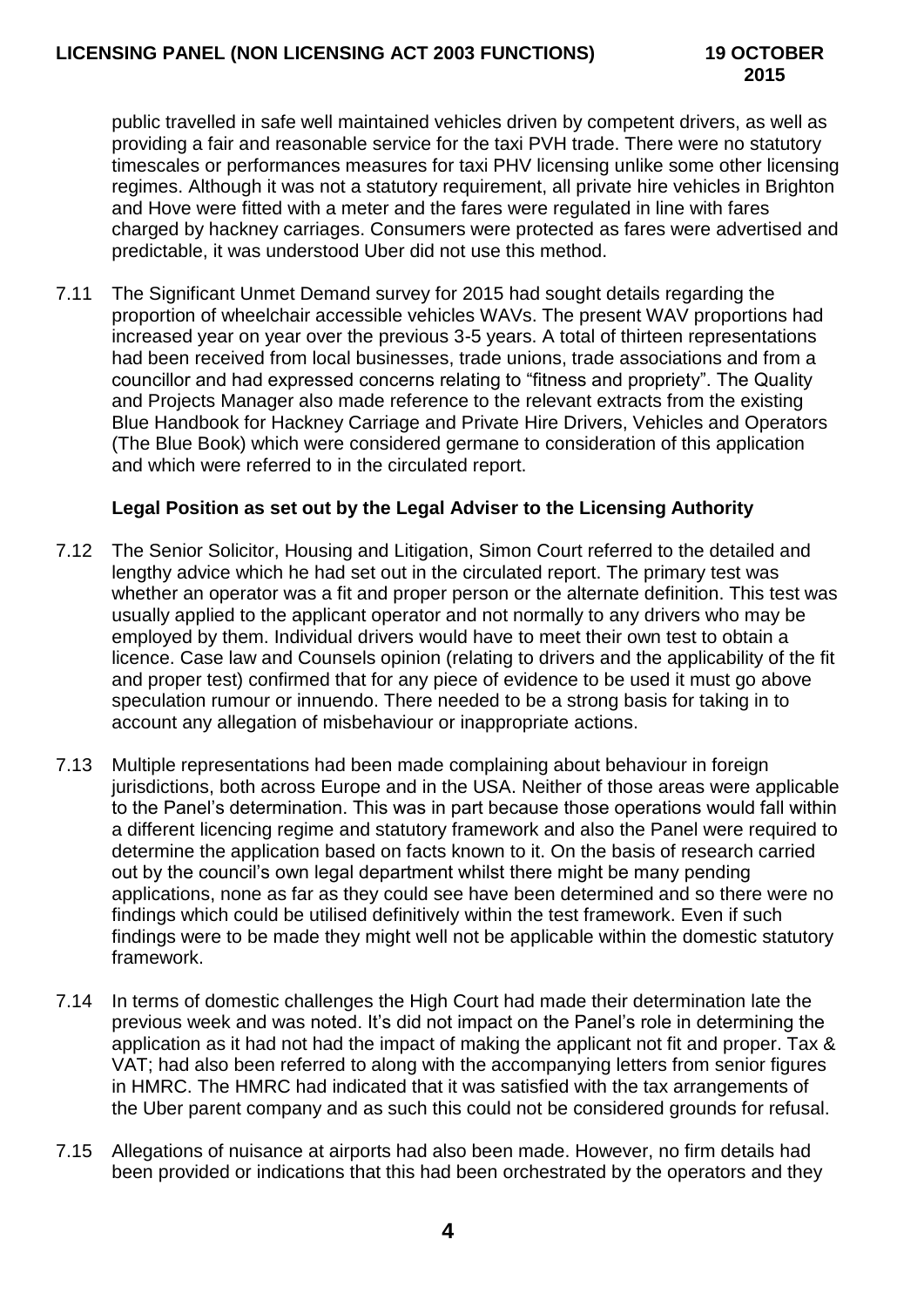therefore remained unsubstantiated allegations, these were simply allegations. Any instances may have arisen as a result of action by individual drivers rather than due to the operator acting inappropriately.

- 7.16 There was a requirement under this authority's Blue Book for vehicles to be wheelchair accessible vehicles (WAVs), however, this was not fit and proper in the strictest sense. It could be viewed that not providing them means that there is some inroad into that concept and taken with other factors may have a small relevance. It is noted that any new operator was in any event generally given a window of time to grow their business before a quota of WAV's are deemed necessary. It would be unreasonable if this was common policy not to give the same. Concerns had been raised over insurance provision with allegedly the possibility of obtaining work with Uber on the basis of false documents. It was understood that this has been addressed in two regards – the first is the availability of insurance by Uber themselves and the second was a tightening up of the application procedures. This could be clarified with Uber themselves. As this might also raise concerns as to whether driver status could be obtained by use of fraud reassurances could be sought as to the robustness of the checking process. Given the definition of fit and proper it is a reasonable question to ask as to what the checking and vetting process is and how it can be enhanced if this was felt to be necessary.
- 7.17 The meter issue had also been raised. In Brighton and Hove there was an agreement with all drivers in the private hire community that they would have meters. This was not strictly required under the law as this could be a privately negotiated arrangement between the contracting parties. The Uber model did not appear to fit comfortably with this and so there was at least in principal (dependant to a degree on the High Court decision) a departure from the blue book model in certain circumstances (some if not all Uber drivers may well be metered). It was questionable that this was a relevant factor within the fit and proper test, but could be a point of clarification. Concerns, had been raised about the licensing status of Uber, in particular attention had been drawn to s48 of the Local Government (Miscellaneous Provisions Act) 1972. It was unclear why reference had been made to this section as it related to drivers and not operators. The relevant sections were in fact sections 55 to 57 and these had been reproduced and their significance drawn out in the Legal Implications section of the circulated report.
- 7.18 Concerns had also been raised that Uber had been guilty of Data Protection breaches. However, the decisions lodged with the Office of the Information Commissioner had been reviewed and only one reference to Uber had been found. This related to a complaint that Transport for London had not responded to a request about Uber. It did not relate to Uber itself. Although a number of articles had appeared in the media, closer investigation had revealed that these had taken the form of hearsay and allegations rather than proven facts. As such, they needed to be treated with extreme caution. Numerous other authorities had licensed Uber.
- 7.19 In concluding it was explained that there was a presumption for grant unless it was determined that a person was not fit and proper. It should be noted that the licensing regime in Brighton and Hove was very stringent and was applied to other operators in the city. It would not be unreasonable therefore if the licensing authority considered Uber were fit and proper to use the bench mark that applied locally and to attach any conditions which were considered appropriate to any licence which was granted.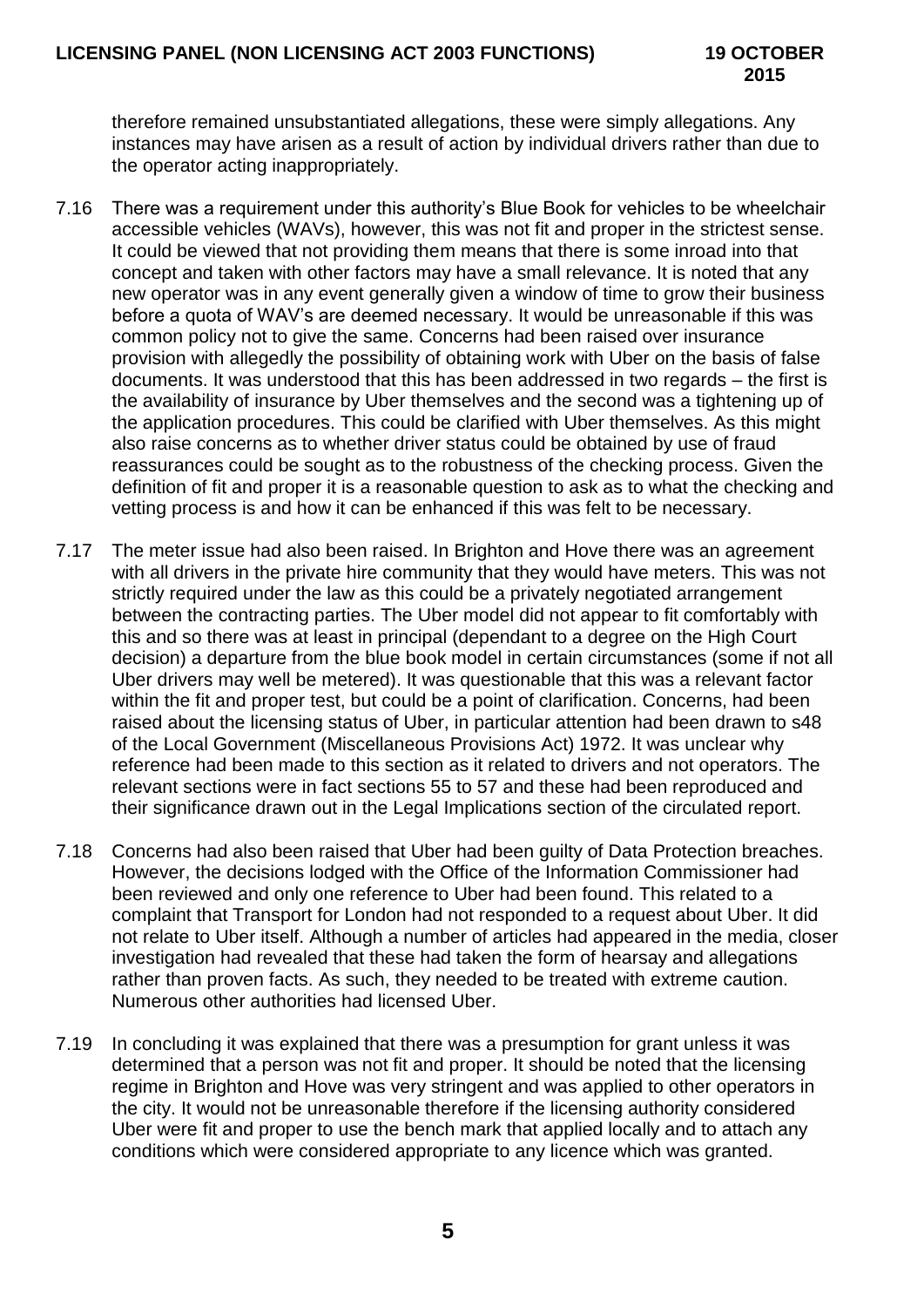# **Representations**

#### **Mr Streeter – Brighton & Hove Streamline**

- 17.20 Mr Streeter spoke to his letter of representation in his capacity as Chairman of Brighton & Hove Streamline. Mr Streeter explained that whilst the trade had no objection to fair competition their main concerns related to the requirements of the "Blue Book" and the need to ensure that a "level playing field" approach ensured that all operators were required to meet and maintain the same high standards. Those engaged in the trade across the city had worked very hard over a number of years to improve service delivery and driver training and awareness. In consequence the bar was set very high and the city had a taxi service of which it could justifiably be very proud. Brighton and Hove Streamline and the licensed trade had worked well in concert with the council, the police and disabled groups and had spent a lot of money on ensuring that their drivers were fully and appropriately trained in relation to customer service, disability and equality issues and that this training was updated on a regular basis as appropriate.
- 17.21 Mr Streeter stated that he was anxious however that all providers should operate on a level playing field and that irrespective of the technology being used Uber should be required to comply with the same conditions as the other major operators. By doing so this would ensure that the high standards attained were maintained and that customer safety was protected.
- 17.22 The Chair, Councillor Marsh sought clarification regarding the make up of the existing taxi fleet and it was confirmed that the existing fleet was mixed and that currently there were around 100 WAV's which represented approximately 32% of the fleet. Councillor Marsh stated that customers could be vulnerable or have a range of disabilities including mental health issues other than being wheelchair bound. It was confirmed that these other variables were covered as part of the training process. All drivers had to undertake DBS security checks and if concerns were highlighted either in terms of behaviours or health these were dealt with and reported to the licensing authority as appropriate.
- 17.23 Councillor Deane sought further clarification regarding composition of the existing fleet and detail in respect of the in depth training provided. Mr Streeter explained that when customers had special/specific requirements these needed to be notified at the time a booking was made in. In the case of the larger operators this did not give rise to lengthy waits. It was possible to pick up vehicles from ranks and smaller operators were below the deminimus levels required.
- 17.24 Councillor Simson sought information regarding measures put into place to protect customers and to ensure that information provided had been properly verified. It was explained that all drivers had to comply with the requirements set out in the "Blue Book" and that the arrangements for verification/collection of information set out in the operating manual protected both drivers and passengers. Councillor Simson referred to the fact that a number of concerns had been expressed in relation to safety issues, it was important for the Panel to have a clear understanding of the current arrangements and processes. In answer to further questions by all of the parties, The Hackney Carriage Officer, Martin Seymour, explained that the existing "Blue Book" was in the process of being reviewed and updated. However, as it stood when/if new operators commenced their operations (this had not occurred for some years), there would be a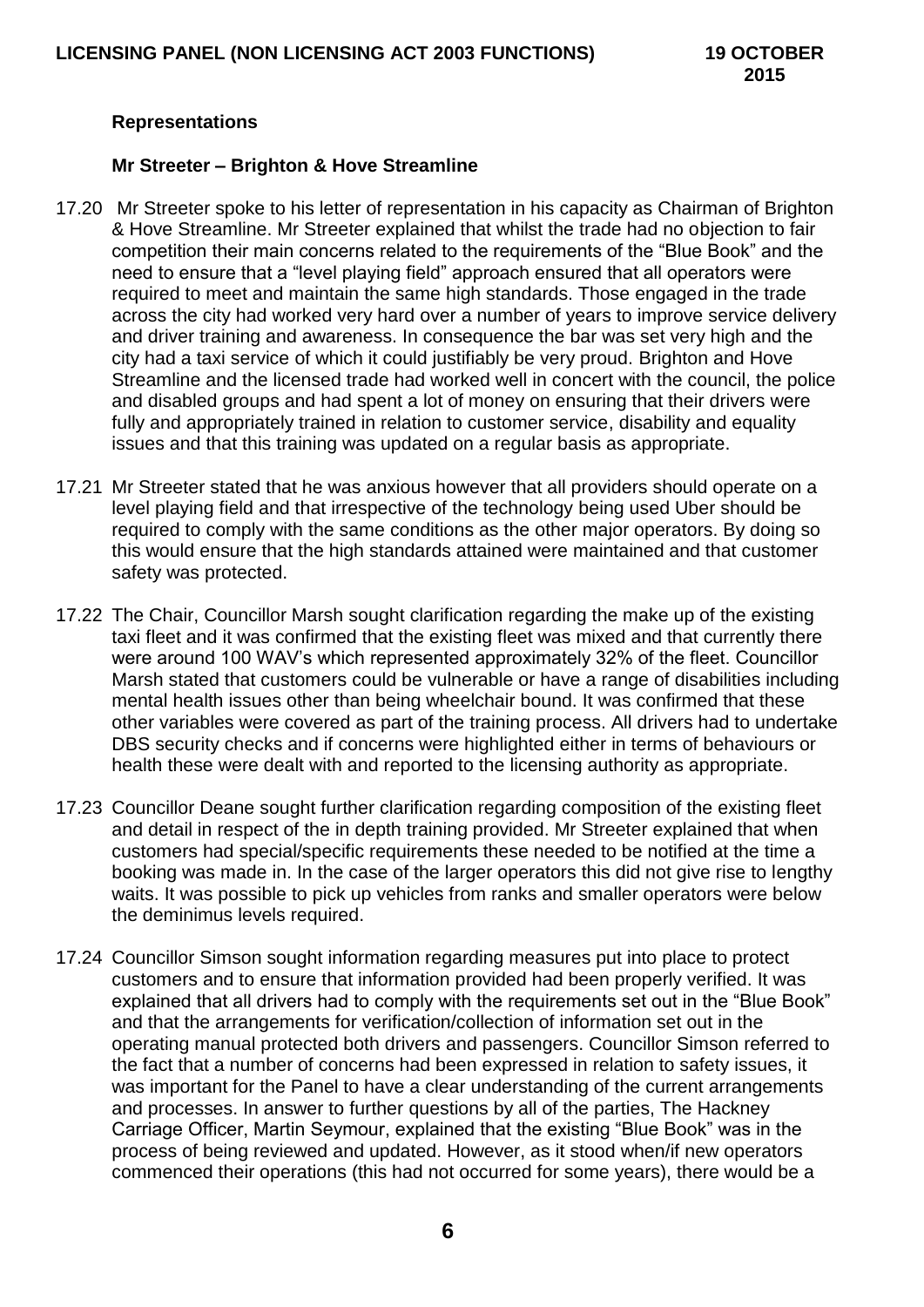period to meet compliance with such issues as provision of WAVs. Generally, licences were issued for a 5 year period, however in the past this had been for a period initially of one year, following which in the absence of any problems a licence was then granted subsequently for a longer period.

# **Councillor Mary Mears**

- 17.25 Councillor Mary Mears then gave her submission stating that she had concerns regarding the fact that concerns had been voiced regarding the manner in which Uber operated world-wide which would indicate that they were not fit and proper persons, particularly when it came to behaviour towards vulnerable people. Uber needed to be able to evidence their equalities policy and practicality of use for disabled users etc., but and also in terms of their business model (surge pricing for example). By virtue of the fact that they referred to themselves as a third party taxi booking service and not a transport provider that of itself rang alarm bells with her. Furthermore, there were issues in respect of the collection and storage of CCTV data. Vehicles in Brighton and Hove were required to have CCTTV fitted and the manner in which information collected was collected and stored was proscribed by condition. Assurances were required from Uber as to how this would operate in relation to them.
- 17.26 Councillor Mears concurred with Mr Streeter in agreeing that the service provided in Brighton was unique one with a reputation of which all were rightly and justifiably proud, one which had been achieved as the result of hard work and collaboration by all parties over a number of years. Anything which might impact negatively on that should be resisted in her view.
- 17.27 Councillor Mears stated that whilst she had no objections to fair competition, she was in agreement all should operate on a level playing field and all operators should meet the same requirements.

## **Mr David Wilson -**

- 17.28 Mr David Wilson spoke in response to the representation that had been put forward on behalf of the Campaign Against Unlawful Taxis in our Nation. Mr Wilson referred to the advice received from Square One Law. There had been a long history of abuse and sharp practice in the USA and there were fears that the same issues would arise in the UK. The manner in which this business operated in London and elsewhere had given rise to concern. It was debateable whether as an arms length third party conduit Uber could be considered as an operator at all. Mr Wilson contended that Uber were not an operator and on that basis an application should not be considered. The Chair stated that as an application had been submitted the Panel were required to determine it. The Legal Adviser to the Panel confirmed that was the case.
- 17.29 Mr Wilson outlined and elaborated on the various issues raised by Square One. Uber's own publicity claimed that it put the customer directly in touch with the driver and it was considered a moot point whether this fell within the terms of Uber's own licence as it equated to a member of the public standing next to a private hire vehicle and texting a driver and asking to be picked up. There were also grave concerns in relation to the possibility of cross border trade, use of non area licensed vehicles and regulatory breaches, failure to comply with disability discrimination legislation or to operate a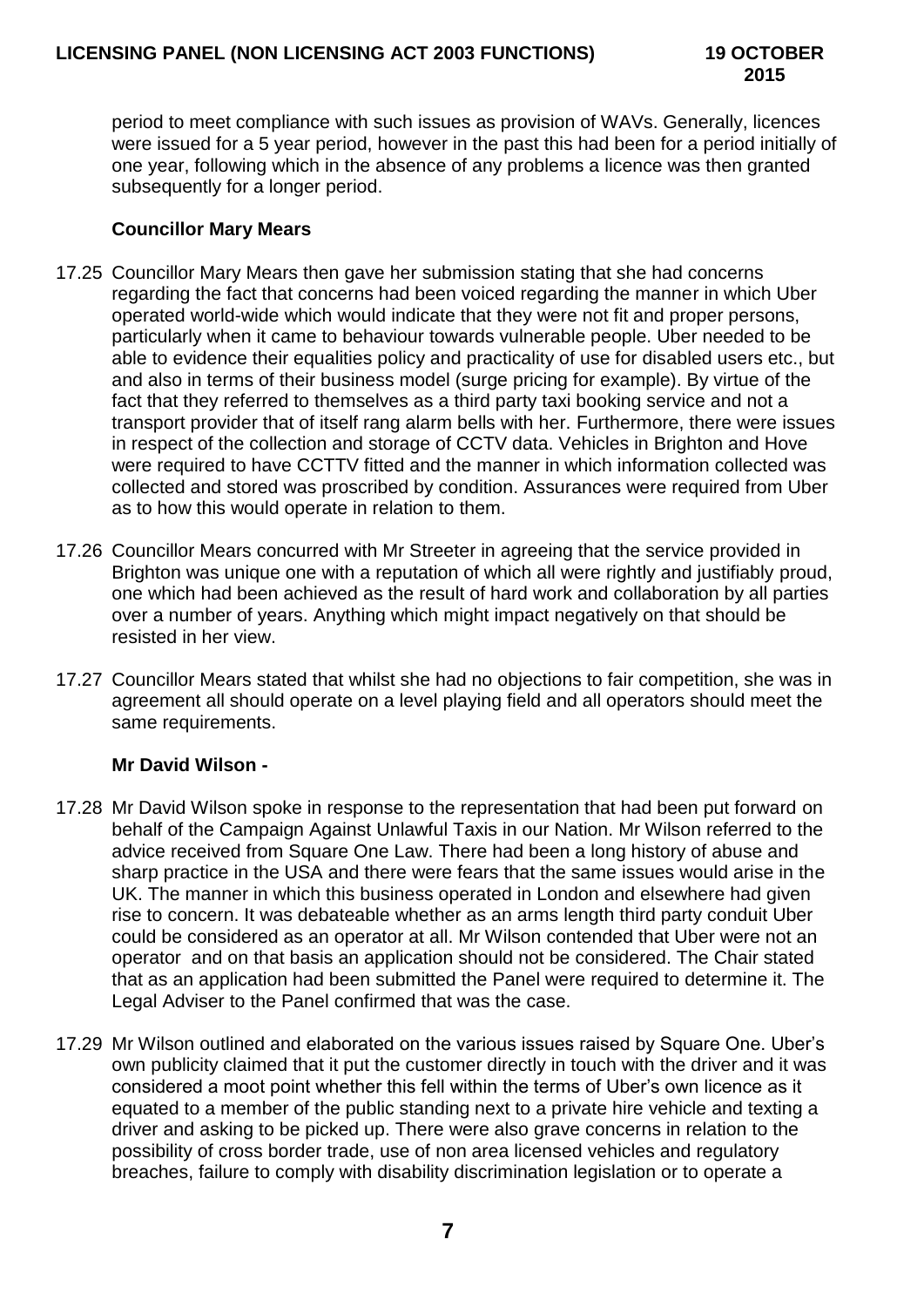competitive/fair advertising policy. The manner in which representative journeys shown was misleading and the level of fares which could arise as a result of their policy of surge pricing.

- 7.30 Mr Wilson stated that the Campaign Against Unlawful Taxis in Our Nations was concerned by the way in which Uber operated, its blatant disregard for rules and regulations coupled with its patterns of aggressive anti-competitive behaviour in other jurisdictions. This indicated that it was a large corporation prepared to operate in an illegal and predatory manner in order to gain a rapid market share.
- 7.31 Mr Wilson had the opportunity to ask questions of Uber in relation to their business model and mode of operation. Members of the Panel also asked questions of the team in attendance on behalf of Uber and for clarity and ease of reference rather this has been set out in the discussion and debate section set out below. Mr Wilson referred to the fact in his view the fact that storage and exchange of information was "cloud" based (outside the UK) this raised concerns regarding the security of information, indeed there had been instances of UBER being hacked which of itself could result in major issues for their customers due to personal information being leaked. Mr Byrne stated that this was not the case, all of the issues raised were dealt with as part of Uber's own submission in support of their application.

## **Mr Martin Walker**

- 7.32 Mr Walker spoke to his submission which had been made in the form of a witness statement. He was Operations Manager of Star Cars and Coaches based in Birmingham. He referred to the fact that when granted permission by the Council there Uber had not been required to meet a number of the conditions required by other operators. A number of instances of fraud had been as it was believed that some drivers had been admitted to the Uber platform on the basis of false credentials, there were grave concerns that the Uber system had been unable to respond to this. In one instance a copy of the front of a cornflake packet had been uploaded rather than a copy of an applicants driving licence. This did not appear to have been picked up upon by Uber. Mr Byrne refuted this stating that this abuse had been identified and the image removed immediately. Anyone who did not submit up to date and valid licence details and proof that the relevant CRB checks had been carried out was not admitted to the Uber platform and permitted to work for them. Customer complaints/negative feedback would also result in a driver being removed.
- 7.32 Mr Walker went on to explain that Uber had been licensed in the neighbouring Solihull area with further applications pending in other neighbouring authorities. The Uber driver app told drivers where the greater earning potential lay, irrespective of council boundaries. In Birmingham significant numbers of Uber Solihull based licensed vehicles had been observed parked up available for hire in Birmingham city centre. In Birmingham licensed operators were not permitted to accept a booking without a specified destination. Uber's app however, allowed customers to book without giving a specified destination. The Apple Watch application did not have the facility to ask for a destination.
- 7.33 Whilst noting what was said which would be considered the Chair, it was important to note that that the constraints any operator in Brighton & Hove would need to meet would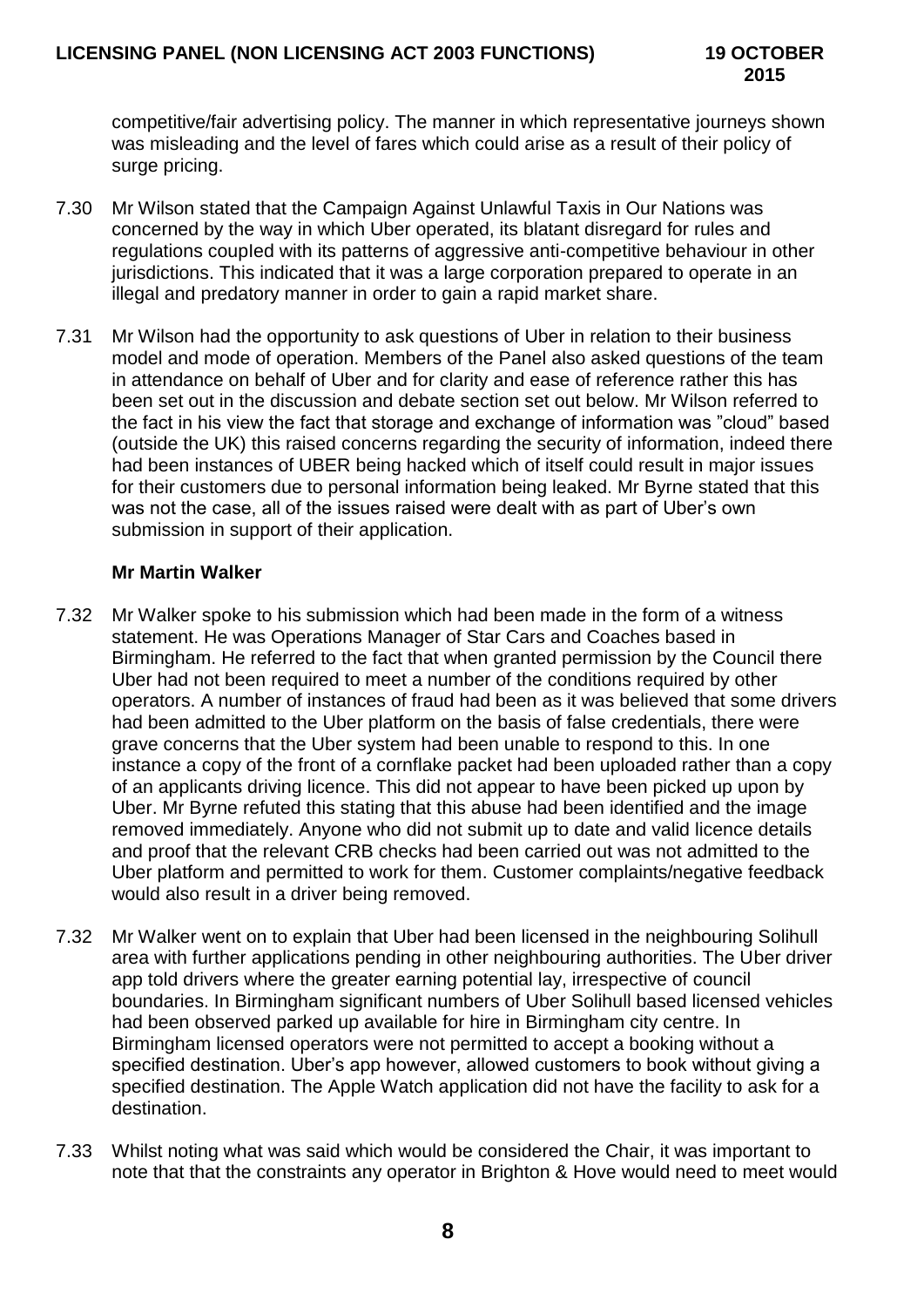confirm to those set locally, the Panel had been advised that these had been set at a very high level. The Senior Solicitor, Simon Court, stated that current advice indicated that Uber had not been operating illegally and that the Panel would need to give weight to that when making their determination.

## **Uber Britannia Ltd and Responses to Questions/Queries**

- 7.34 The Team from Uber introduced themselves and Mr Byrne stressed that Uber was not asking for special consideration confirming that that they were willing to meet the same requirements as other operators in Brighton & Hove.
- 7.35 The Chair, Councillor Marsh sought confirmation regarding the Uber operating model. It was confirmed that vehicles could not be called up from a rank but had to be ordered from a smart phone to which the Uber app had been downloaded and was a cashless transaction. It was recognised that this was a niche market which provided alternative option for younger customers. It answered an identified need but would not appeal to all.
- 7.36 Councillors Deane and Simson referred to the arrangements to be made when calling up an Uber vehicle. It was confirmed that vehicles could not be ordered in advance. In terms of the requirements to conform with Disability Discrimination Act it was explained that although as a new operator Uber would not have wheelchair accessible vehicles, (WAVs), they would, once they began operation and reached the level at which that was required. Although they did not currently meet WAV requirements and did not have wheelchair accessible vehicles their drivers were required to meet all necessary equalities and safety requirements and they were able to meet other disability requirements, the arrangements available for those who were blind/partially sighted were cited.
- 7.37 Councillor Deane requested to know what arrangements would be in place to ensure that vulnerable customers would be protected. It was explained that when a call was logged customers would be advised of the waiting time and advised of the likely cost for their journey. Once the vehicle was on its way they would receive a photograph of the driver who was going to pick them up. Any potential driver seeking to be admitted to the Uber platform was required to meet rigorous requirements and were required to present those documents in person.
- 7.38 Customers had the opportunity to rate their experience and negative feedback would result in removal from their platform, Uber Britannia were a separate entity from other operators elsewhere in Europe and in the US and would meet all of the requirements here.
- 7.39 Mr Byrne confirmed in response to questions by Councillor Marsh, the Chair, that Uber would have a dedicated office in Brighton & Hove and that all bookings made in the city would be processed there.
- 7.40 It was also confirmed that assertions that Uber's information was not securely processed and stored were incorrect as were claims that Uber had been hacked, it had not. BA and other service providers whose customers had Uber accounts had been hacked, Uber itself had not been hacked nor it's customers personal information compromised. It was explained that following a transaction customer information would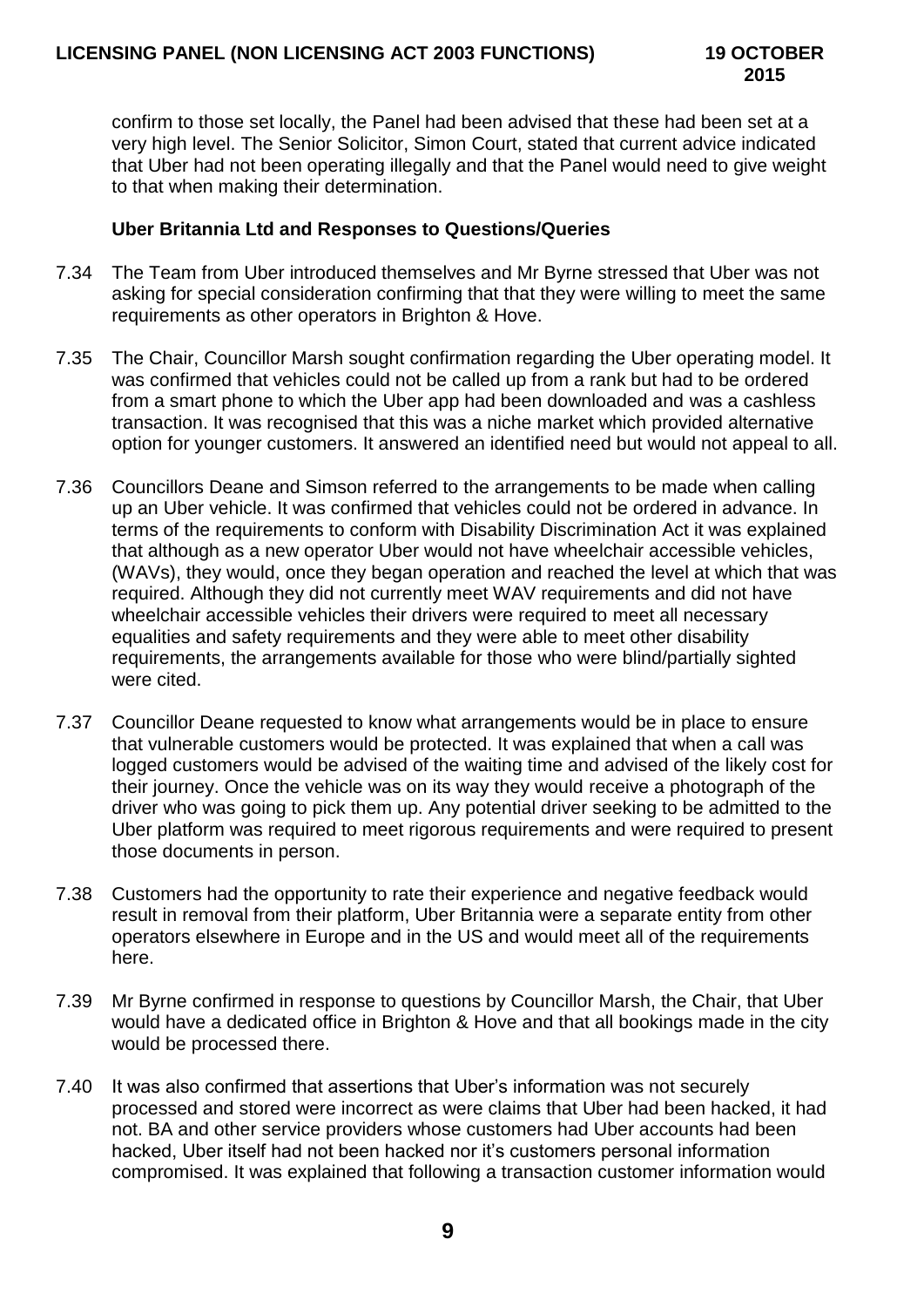be retained for a fixed period and then deleted. It was confirmed that a dedicated telephone number would be provided for customer use in the event or query arising.

7.42 Councillor Simson referred to Uber's surge pricing policy and the allegations which had been made regarding how this operated and how customers had could receive an inordinately high bill at such times. It was explained that this only operated during periods of very high demand. This was fully explained and anyone wishing to travel whilst surge pricing was in operation would be quoted a price for their journey when making their booking, so were able to make an informed decision and were free to cancel.

# **Closing Submissions**

- 7.43 As no further matters were raised, the Quality and Projects Manager, Jean Cranford, gave her closing submission, confirming that the Panel were being asked to determine the application before them and to decide whether or not to grant a New Operators Licence under the Taxi and Private Hire Vehicles (PHV) legislation: The Town Police Clauses Act 1847(the 1987 Act) and the Local Government (Miscellaneous Provisions) Act 1976 (the 1976 Act, Appendix A: of the circulated papers included the application form. This was new and emerging technology, however the Panel decision would turn largely around whether in their view the applicants were "fit and proper" persons.
- 7.44 Mr Streeter gave his closing submission stating that he had little to add to his earlier submission other than to reiterate his earlier comments and concerns that any operator needed to comply with the same conditions as any others in the city.
- 7.45 Councillor Mears also confirmed that she wished to stress her earlier remarks in respect of the reputation of taxi operators within the city. The bar was set very high and those currently operating in the city needed to comply with rigorous conditions as standard, all should meet those standards and conditions should be applied to all operators equally. It was important to ensure that consistent standards were maintained.
- 7.46 Mr Wilson concluded by stating that he had grave concerns regarding the operating model used by Uber, he did not feel that as their data in relation to processing and storage of information was kept in a "cloud" that they met UK operational requirements. He considered that Uber did not meet the requirements of the term "operate" as defined by S 80 of The Local Government (Miscellaneous Provisions) Act 1976 (the 1976 Act). The Senior Solicitor, Housing & Litigation, Simon Court stated that further clarification could be sought on this point and could be considered as part of the Panel's decision making process.
- 7.47 Mr Wilson re-iterated that he did not consider that the application should be considered at all on the basis that by their reliance on an App to arrange and process bookings UBER were not operating within the licensing area, as per the definition set out in section 80 of the 1976 Act since the server which facilitated the App was located outside. The Chair stated as this point had been raised without advance warning as part of his closing statement represented a variation on the points he had made previously. Mr Wilson stated that this point had only occurred to him whilst making his closing remarks, The Chair, Councillor Marsh, confirmed that further legal advice would be sought on this point and would be taken account of by the Panel when determining the application.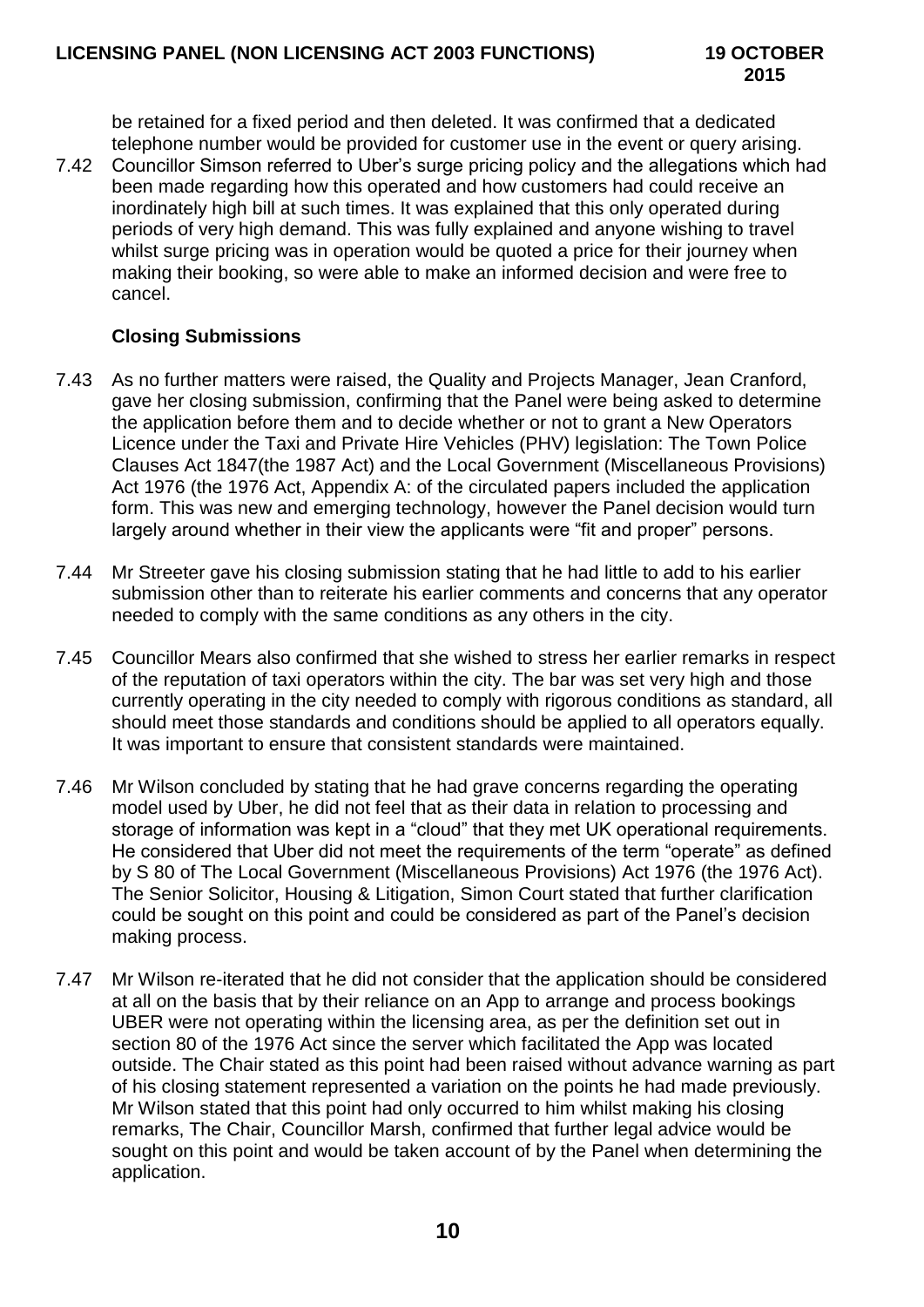7.48 Mr Walker then gave his witness statement stating that based on his experience in the Birmingham area he had grave concerns in respect of their business practices. Notwithstanding the reassurances which had been given he considered that if permitted to operate in the city that operation would have a deeply negative impact on the trade overall. Drivers working for Uber had been poached from elsewhere it seemed fair to assume that drivers working for Uber were also working for other tradition operators at the same time, without necessarily the knowledge or permission of either operator. Because of their practice of offering incentives and free/cut price fares to encourage initial trade, but in operating surge pricing when vehicles were in short supply, over a relatively short period of time fares in Birmingham had risen. If permitted to operate they were likely to decimate the existing trade.

# **The Panel's Decision**

7.49 The Panel then withdrew to make their decision. The Chair, Councillor Marsh, explained that having made their deliberations the Panel would then ensure that all of the interested parties (those who had made representations at the hearing) would be advised of the decision and the rationale for it as soon as it was practicable to do so. The Panel's conclusions and decision including the thought process behind it and their preliminary considerations are set out below.

# **In Conclusion – Preliminaries**

- 7.50 As a preliminary matter, the Panel considered that it was important for them to give thought to whether Uber met the requirements of the term "Operate(or)" as defined by S80 of Local Government (Miscellaneous Provisions) Act 1976 ( The 1976 Act).The Panel considered as a preliminary legal issue the point that had been raised without advance warning by Mr Wilson, Company Secretary of the Campaign Against Unlawful Taxis in Our Nation (CAUTION) in oral submissions at the hearing. This had been raised as a new matter during Mr Wilson's closing submission.
- 7.51 The Panel sought legal advice to review the cases referred to and in addition looked at a number of other factors; the recent High Court decision involving Transport for London. From this they took encouragement that the High Court were also of the view that the legislation and the technology were not an easy fit. The case of Kingston Upon Hull City Council v Wilson (1995) was specifically referred to. Given the advice received and decision below the Panel did not believe that case established that Uber were not meeting the criteria.
- 7.52 In essence it had been suggested to the Panel that the application should not be considered at all on the basis that by the reliance on the App to arrange and process bookings UBER were not operating within the licensing area, as per the definition in s80 of the 1976 Act, since the server which facilitated the App was outside of the UK. The Panel had requested and considered legal advice. The Panel was in agreement with the sentiment recently expressed by the High Court in the judicial review decision relating to Uber and Transport for London that the existing legislation did not sit comfortably with the advent of new technology, and consequently new ways of conducting a taxi hire business. Irrespective of the mechanism, the reality was that UBER provided a connection between drivers and passengers in the licenced area and that in the Panel's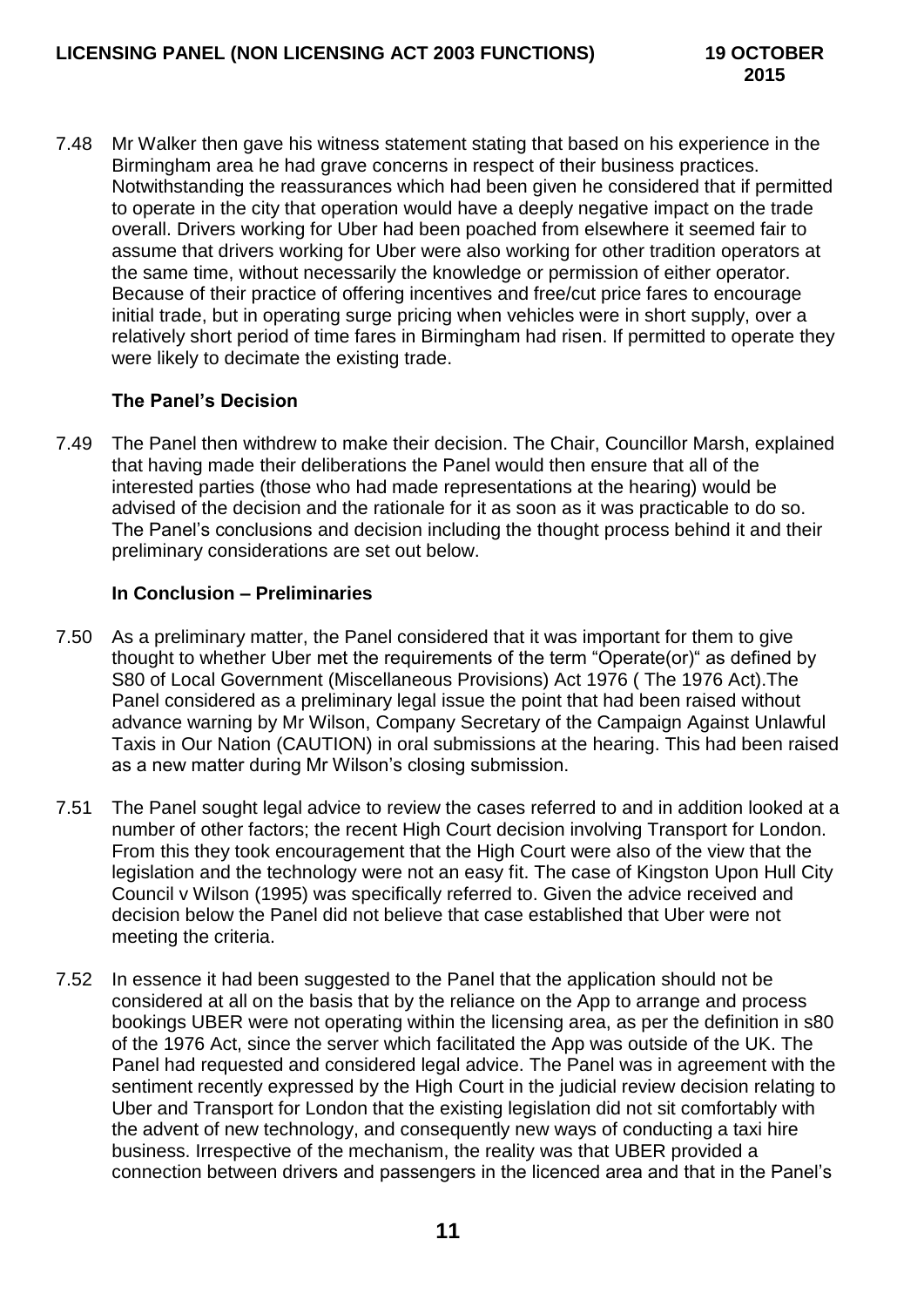view amounted to a provision under the Act. The Panel had therefore concluded that they could properly be considered to be an operator under the Act, and the Panel had then gone on to consider the requirements as to their suitability to be granted a licence.

The legislation stated as follows:

## **"55. — Licensing of operators of private hire vehicles.**

(1) Subject to the provisions of this Part of this Act, a district council shall, on receipt of an application from any person for the grant to that person of a licence to operate private hire vehicles grant to that person an operator's licence:

Provided that a district council shall not grant a licence unless they are satisfied that the applicant is a fit and proper person to hold an operator's licence].

(2) Every licence granted under this section shall remain in force for five years or for such lesser period, specified in the licence, as the district council think appropriate in the circumstances of the case.]  $<sup>1</sup>$  $<sup>1</sup>$  $<sup>1</sup>$ </sup>

(3) A district council may attach to the grant of a licence under this section such conditions as they may consider reasonably necessary.

(4) Any applicant aggrieved by the refusal of a district council to grant an operator's licence under this section, or by any conditions attached to the grant of such a licence, may appeal to a magistrates' court."

## **In Conclusion - Representations**

- 7.54 The Chair, Councillor Marsh, stated that the Panel had considered and listened carefully to all the matters raised both in the submitted representations and by those who had spoken in person at the meeting. The Chair stated that she wished to thank all of those who had taken the time and trouble to attend especially as many had travelled some considerable distance.
- 7.55 The legislation made it clear, that the issue for the Panel to consider was whether Uber were "fit and proper". The principal aim of the test to ensure public safety was paramount. The legislation sat primarily with the Local Government (Miscellaneous Provisions Act 1976 (set out in part above). The Panel noted the relevance of the Deregulation Act 2015 and that had impinged in part on their decision making, in particular in relation to the length of any licence and was reflected in their decision set out below.
- 7.56 Additionally and quite rightly in their view the Panel' attention had been drawn to the  $3<sup>rd</sup>$ Edition of the 'Blue book', a document produced by Brighton and Hove City Council. Both the applicant and those making representations had been in agreement that each should operate on a 'level playing ground' and so the Blue Book should be applicable to them both. It was noted and the Panel wished to reiterate that the Blue Book was currently in the process of revision in consequence there could be changes (particularly in the area of protection of the vulnerable), if so, these changes would be applied universally. Clearly, each case must be looked at on its own merits taking into account its own facts and circumstances.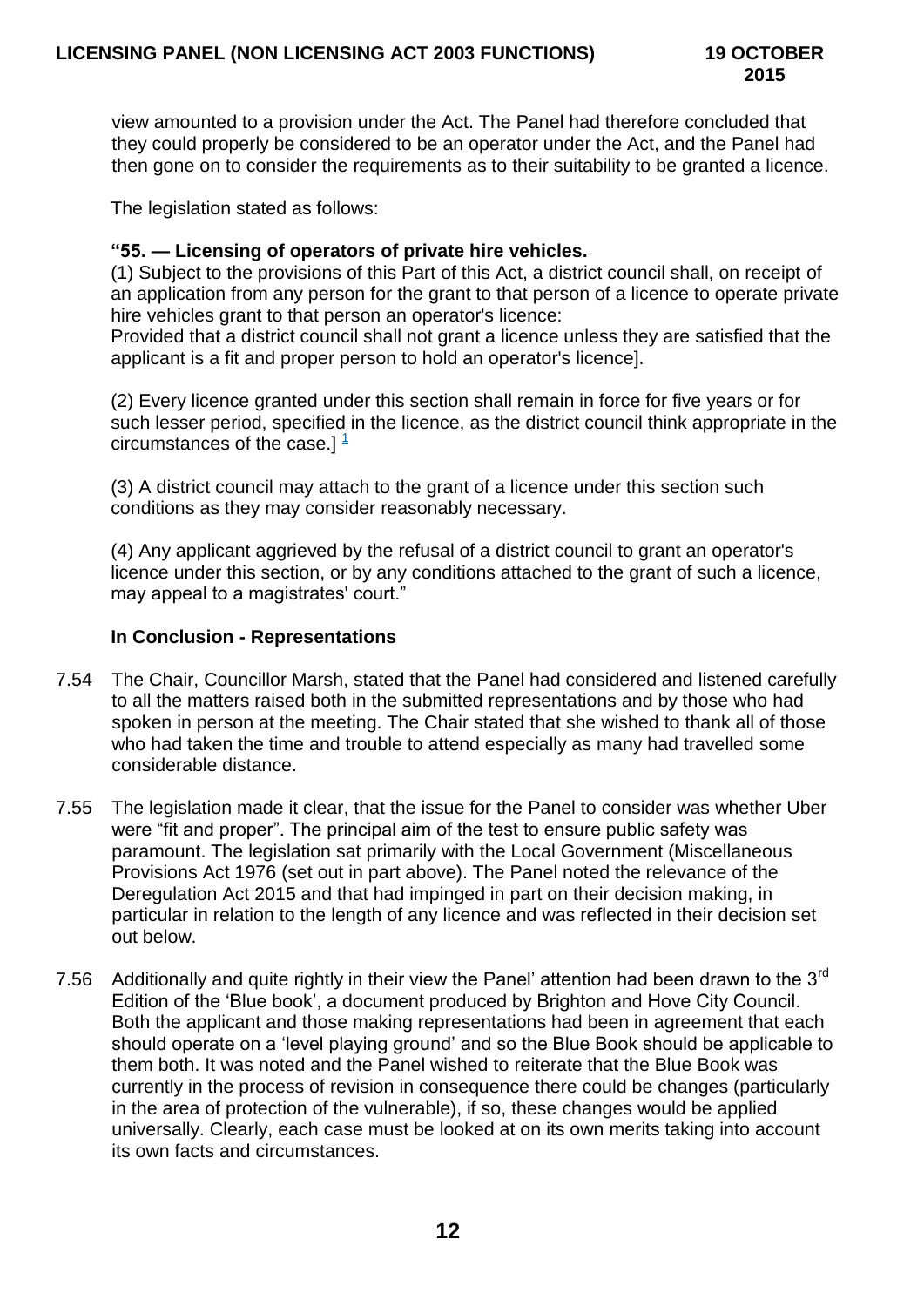7.57 In addition to the normal meaning of 'fit and proper' the Panel had been referred to additional definitions. These had been set out by Mr Court, their legal adviser during the course of the hearing and not objected too. The Panel were entitled to consider whether they would want a loved one to get in to a licensed vehicle. This related more to drivers than operators in the Panel's view. Also, whether they would want information of a private nature to be in the hands of a driver/operator, for instance holiday plans. Given the allegations around hacking this was of particular use. The guiding principle for the Panel had been that they were an administrative decision making body and they were very conscious of the principles of natural justice and the need to deal with all parties in a fair and even minded manner.

## **In Conclusion - The Issues**

- 7.58 The Chair stated that the Panel had been provided with a large volume of material and a wide range of issues had been raised with them. The Panel did not believe that it would be helpful to go through the documents page by page and but rather, to highlight the general principles considered, namely:
	- The Panel noted that a number of allegations had been made, many of which were unsubstantiated, these were noted but the Panel considered that many were little more than rumour or innuendo. For example, the allegations of widespread hacking of the Uber computers. When this point had been put directly to Uber they had given a very clear explanation that they had not been hacked and had explained where those concerns had arisen from. The Panel were satisfied with that explanation and no one challenged it. This demonstrated however the difficulty with relying upon issues with no evidential background.
	- A number of the issues raised fell outside the Panel's remit in determining the  $\bullet$ application before them. These included comments made about foreign jurisdictions. Also, the issue of surge pricing was primarily an economic consideration and not relevant to the test of 'fit and proper'. Indeed, any 'economic' consideration would only be relevant where it went to the question of public safety. The Panel had seen nothing that linked public safety with economic considerations. Whilst there might be a theoretical basis linking the two, the Panel were not satisfied that any persuasive evidence had been placed before it that there was any realistic causal link.
	- The Panel also noted that issues in relation to the status of metering had been determined recently by the High Court.
	- In terms of certain matters like taxes and information processing these were properly the remit of the relevant public bodies. No evidence had been put before the Panel that action had been taken in consequences of breaches of the rules of these bodies.
	- Much reference was made to the conduct of drivers associated with Uber. The Panel had taken the view that it was not normal policy to punish the operators for behaviour of drivers. The Panel had seen no evidence that created a sufficient nexus of responsibility of the alleged behaviour (and often it had been no more than that) of drivers to the actions of Uber.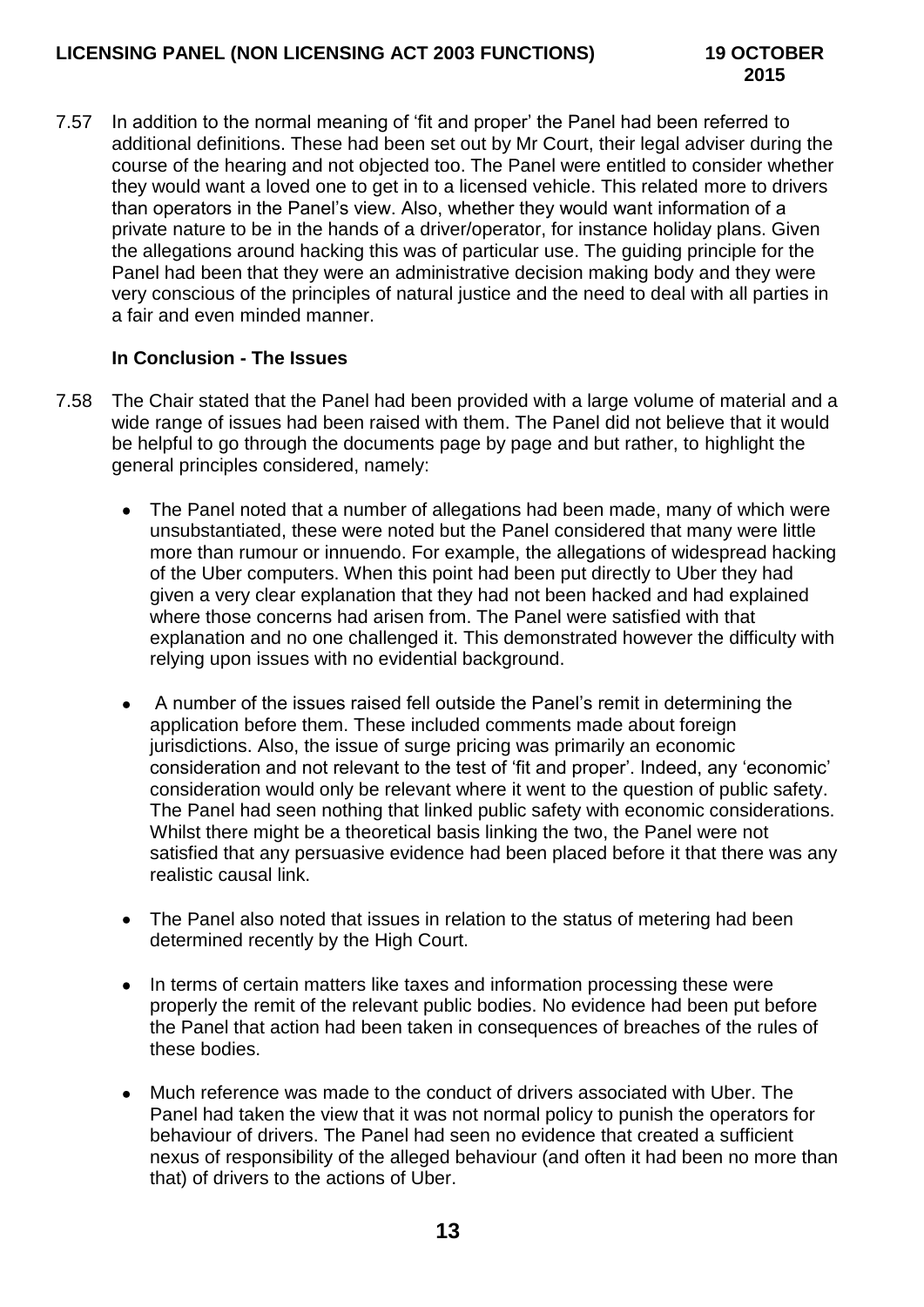- The Panel were reassured by the responses given by the applicant in relation to the collection and storage of data noting that data would be processed in Brighton and that robust measures were in place to safeguard personal information collected. Storage was elsewhere, the Panel believed that this was in the Netherlands.
- Also that measures which would be undertaken to ensure prior to engagement to their "platform" all prospective drivers had submitted relevant and up to date documentation and that all information received would be processed in the city of Brighton and Hove . Further that they would only use drivers already licenced by Brighton or Hove or those that would in due course be licenced by the authority.
- 7.59 The Panel considered that the remaining representations/concerns could be distilled to several central themes:
	- 1. What is Uber The Panel felt that they had been given a good enough explanation of this;
	- 2. Disability issues. The Panel had concerns in relation to the provision of wheel chair accessible vehicles (WAV) but were also re-assured by the fact that the applicants detailed the arrangements in place for passengers who were blind or deaf and their willingness to meet all of the conditions required of other operators as set out in the "Blue Book". The lack of clarity around WAV was important in terms of 'the level playing ground' principle, which was deemed important by all parties and this had had some impact on its decision. It was important to contextualise this. Brighton and Hove was proud of the strides it had made to support its public sector equalities duties. This could not have been achieved without the strong commitment of the established large operators. The Panel noted that the small operators did not (or more correctly could not) provide the same high level of WAV's that the other operators did. It would be inconsistent to expect Uber to match the established operators at the outset, but as they grew the Panel would expect that this would become a greater responsibility. Whilst, it could be argued that this had nothing to do with the fit and proper test, clearly, it was is a factor both in working practice and the Blue Book. Given the parties all accepted the Blue Book as an important document we have allowed this to influence us to an extent.
	- 3. Economic factors such as surge pricing, had been explained but these are economic decisions and not a matter for consideration by the Panel as they did not relate to public safety as presented to them.
	- 4. Communication/telephone numbers. This could be an issue, but the explanation given to the Panel of what the alternative would be in this modern digital world, was enough to satisfy it that this did not breach fit and proper.
	- 5. Insurance this would undoubtedly be an issue, but the Panel were satisfied with the responses they had received in response to questions relating to this issue.
	- 6. Data Protection The Panel were satisfied with the explanations given and that there had not been any breaches of data security attributable to Uber. The Panel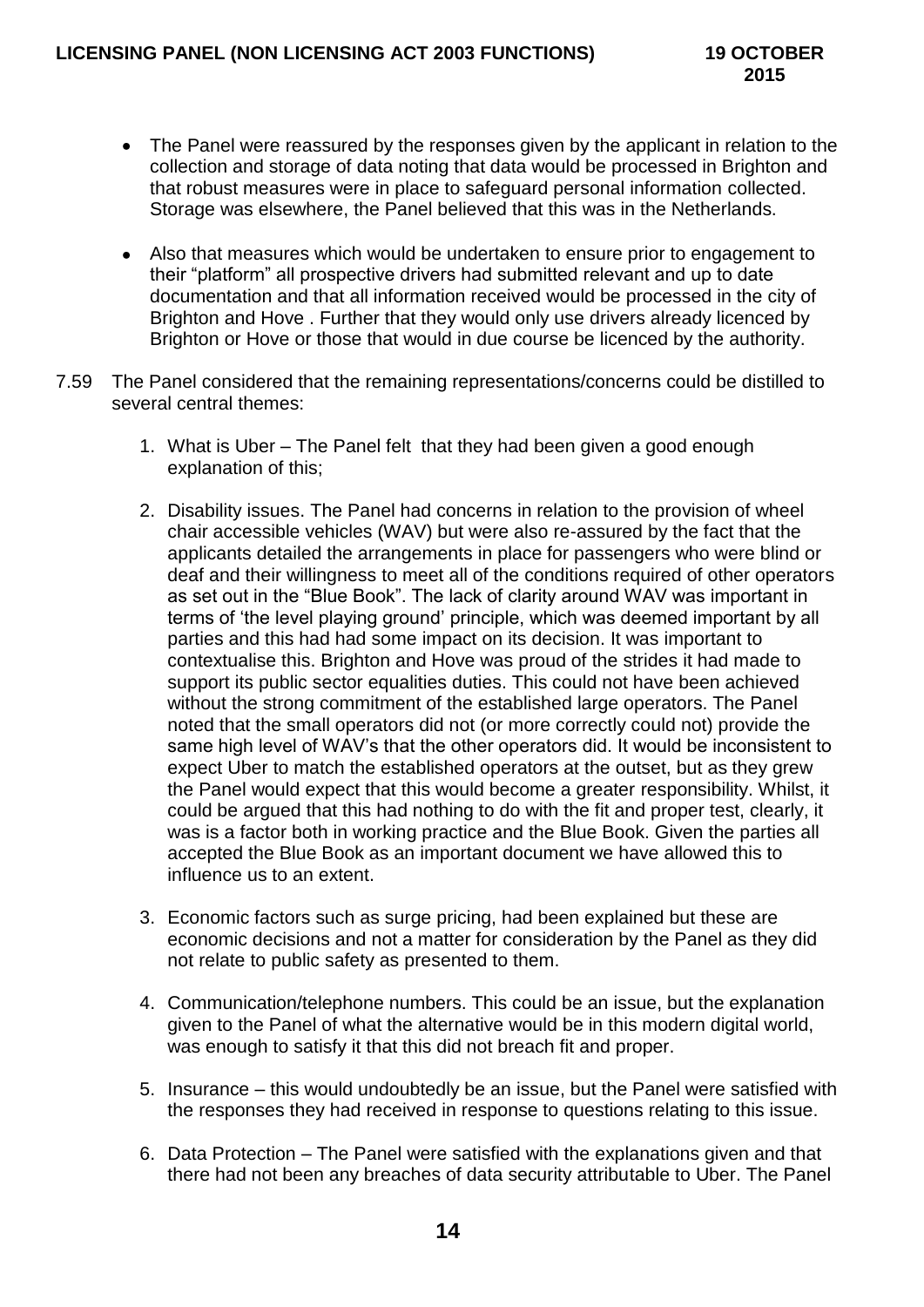also noted that the remit for data control issues sat properly with the Information Commissioner and the Panel had been told that the Commissioner is satisfied with the arrangements put into place.

- 7. The taxi meters issue has been dealt with by the recent High Court ruling.
- 8. Lack of experience had been raised as a concern in some representations. This had not been expanded upon in any depth, but notwithstanding the information provided to them the Panel themselves had reservations regarding the applicant's level of experience. Uber had not operated in Brighton & Hove before and the Panel considered that level and standard of service provided by operators in the city was extremely high, above and beyond that attained in many other areas. The Panel also noted the increasing pace of licences being granted. On the basis of the information received it appeared that Uber had been granted approximately 20 new licences since March 2015. This meant that they had a lot of new areas to keep an eye with more applications pending. The Panel were concerned that for very understandable reasons there is no available level of detail about how things would be developed such as the number of drivers; where they will be obtained from; how many WAVs and so on. The Panel understood the operating difficulties when applicants did not have a licence and were making their first application. Whilst the Panel did not consider that these concerns were sufficient to refuse grant of a licence they were of the view that it would be both appropriate and consistent with the conditions imposed on new operators in the past in line the requirements of the "Blue Book" (currently in the process of being revised), for a licence to be granted initially for a period of one year from the date at which the service was launched in the city and subject to the applicant meeting the requirements of all operators as set out in the "Blue Book". Established operators following the Deregulation Act were being given 5 year licences. These had a clear and established relationship of trust could demonstrate and had a track record which evidenced that they had taken on board and advanced issues in relation to disability; vulnerable people and child sexual exploitation. Uber might well attain the same levels of excellence but could not show that to be the case at present.

## 7.60 **The Panel's Decision**

- 7.61 In conclusion, The Chair, Councillor Marsh reiterated that the Panel recognised that whilst the new Deregulation Act created an expectation that licences would be for 5 years but this had only just come into force and the expectation when the applicants had applied for the licence would have been be that they would be granted a one year licence as this had always been this authority's practice.
- 7.62 Given the uncertainties around the experience of the applicants and unresolved issues around for instance WAV, the Panel were of the view that in this case it would be appropriate for them to grant the licence for one year (commencing on the date of launch of Uber in Brighton – the applicants to notify the licensing authority of that date) in order that they were given the opportunity to establish themselves and to allow licensing officers to review what had taken place in that year. The presumption being that they would then be granted a licence in line with other operators.